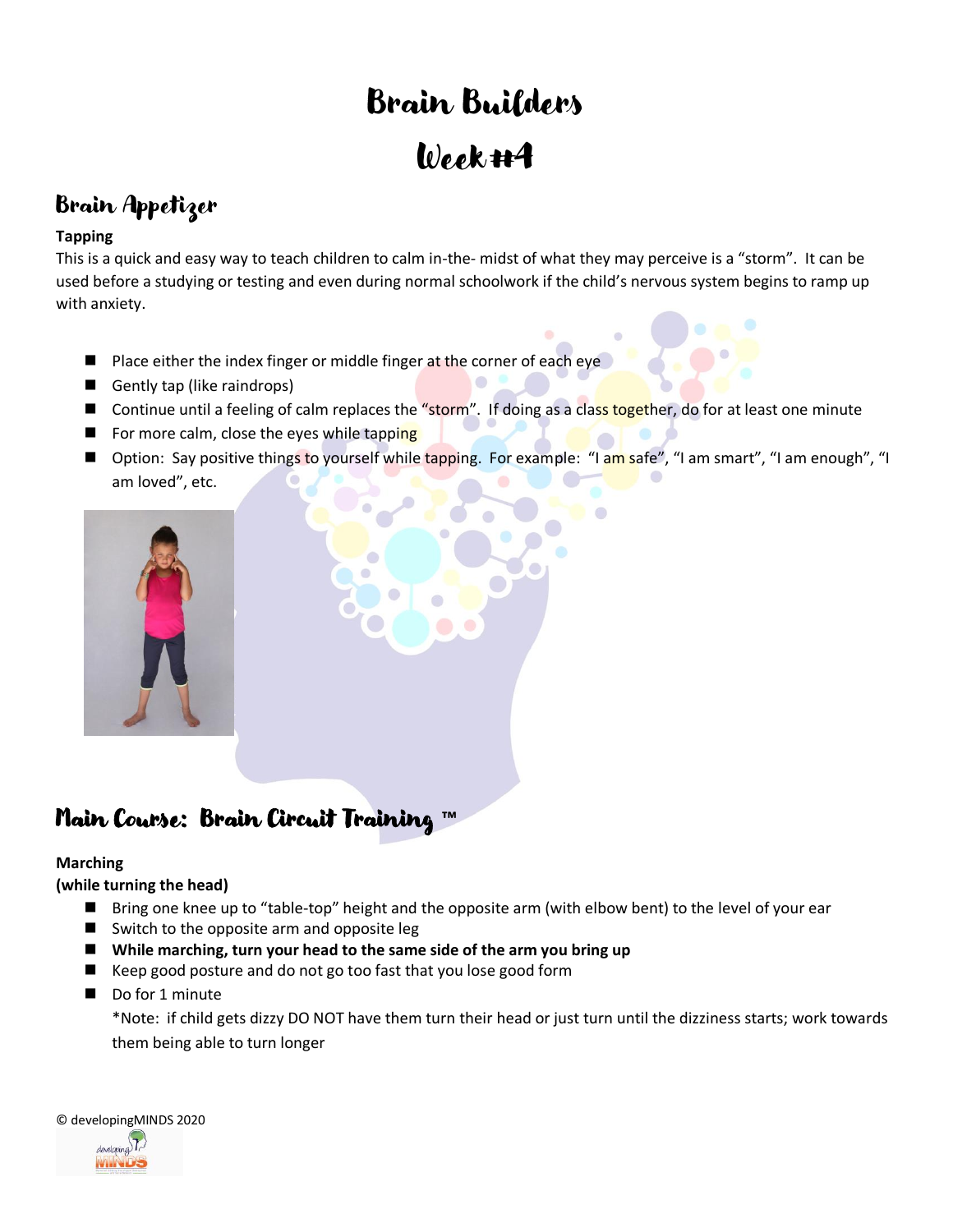

### **LaFlamingo**

- Stand tall with your wings spread (arms out to the sides)
- With wings out, stand on just your left foot for 30 seconds
- Switch to just your right foot for 30 seconds
- Rest for 10 seconds
- Stand on your left foot and just keep your right wing up for 30 seconds
- Switch back to your right foot and just keep your left wing up for 30 seconds \*Note: Legs should not be touching while balancing!

 $\bullet$ 

 $\bullet$ 





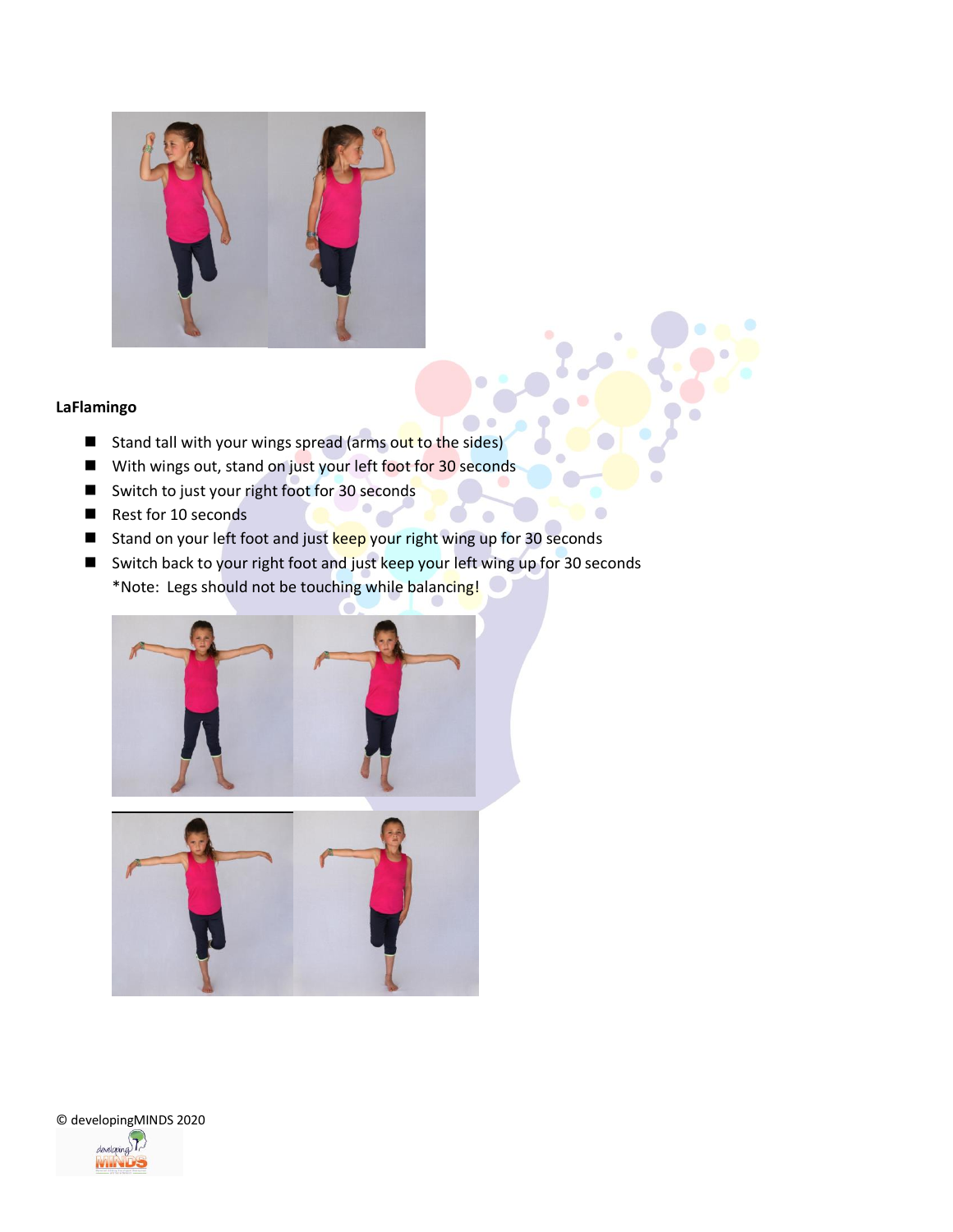### **The Disco**

- Stand with good posture and arms out to the sides at shoulder height
- Open one hand while you make a fist with the other
- Repeat back and forth 10-30 times
- Rest 10 seconds
- Stand with good posture and arms out to the sides at shoulder height
- Raise one arm up overhead and the other across in front
- Switch sides
- Repeat 10-30 times each side
- Rest 10 seconds
- Raise one arm up overhead and the other across in front while you bring the leg opposite the raised hand out to the side; hold for 10-20 seconds
- Switch sides
- Repeat 10-30 times each side



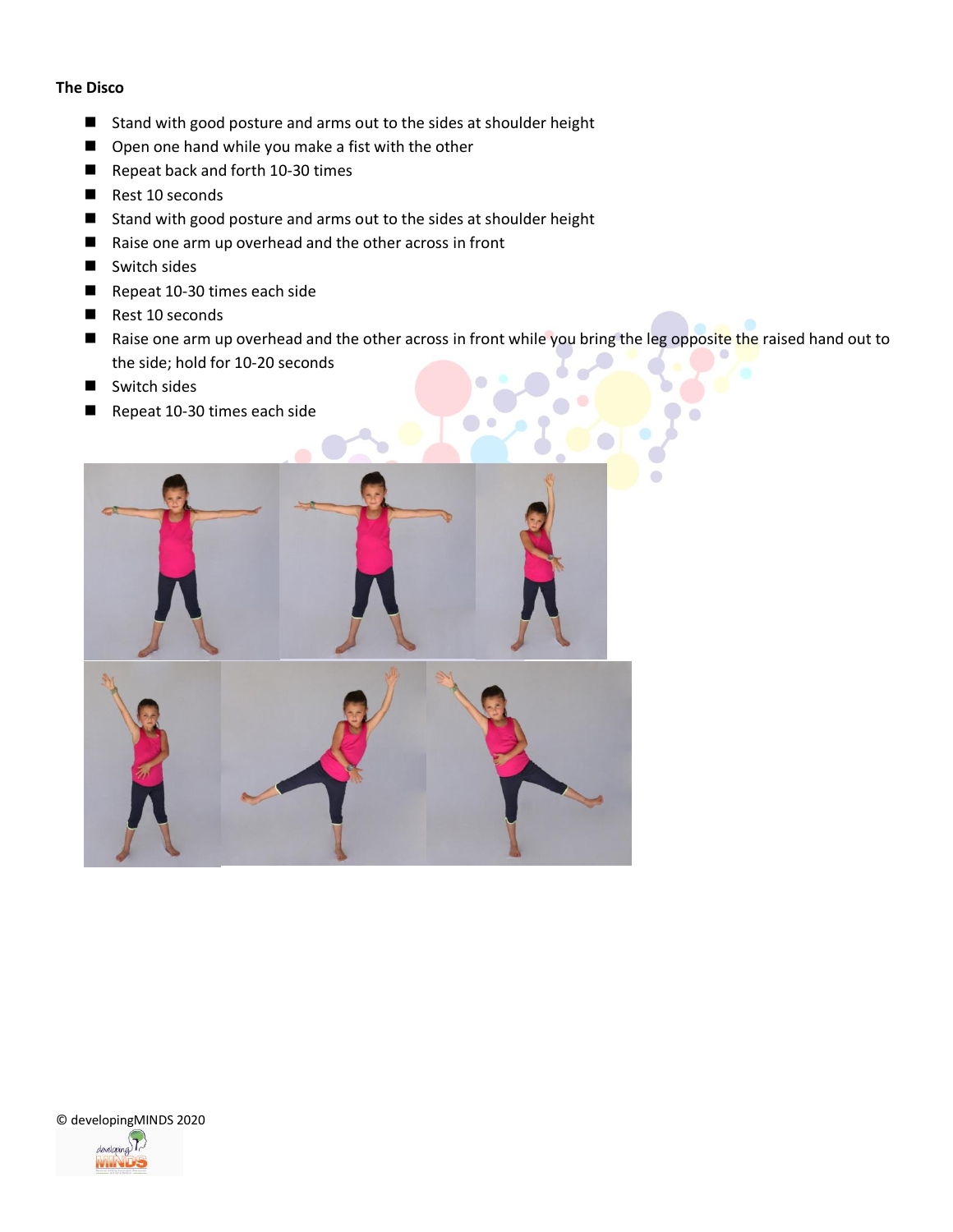# Sensational Activities Week #4

### **Underwater Imagination Zoo**

Classification: Indoors or Outdoors

What you need: Aquarium, plastic container or small kids swimming pool Blue cellophane (optional) Small fish net (optional) Play sea creatures (visit Amazon and look up 'underwater sea creature toys') Warm water (preferred so children will tend to play longer; unless it's warm outside) Blue aquarium pebbles/rocks- the following can be found on Amazon and GLOW in the dark! [https://www.amazon.com/Oubest-Pebbles-Aquarium-Walkway-](https://www.amazon.com/Oubest-Pebbles-Aquarium-Walkway-Driveway/dp/B07DJZFNPQ/ref=sr_1_8?crid=B2PDA2CF23FH&dchild=1&keywords=blue+aquarium+rocks&qid=1586549043&sprefix=blue+aqu%2Caps%2C255&sr=8-8)[Driveway/dp/B07DJZFNPQ/ref=sr\\_1\\_8?crid=B2PDA2CF23FH&dchild=1&keywords=blue+aquarium+rocks&qid=15865490](https://www.amazon.com/Oubest-Pebbles-Aquarium-Walkway-Driveway/dp/B07DJZFNPQ/ref=sr_1_8?crid=B2PDA2CF23FH&dchild=1&keywords=blue+aquarium+rocks&qid=1586549043&sprefix=blue+aqu%2Caps%2C255&sr=8-8) [43&sprefix=blue+aqu%2Caps%2C255&sr=8-8](https://www.amazon.com/Oubest-Pebbles-Aquarium-Walkway-Driveway/dp/B07DJZFNPQ/ref=sr_1_8?crid=B2PDA2CF23FH&dchild=1&keywords=blue+aquarium+rocks&qid=1586549043&sprefix=blue+aqu%2Caps%2C255&sr=8-8)

What to do:

Place the blue pebbles/rocks on the bottom of the container Adhere the blue cellophane to the back side of the container Fill the container with water (warm water may enhance playing time) Add the sea creatures

Some fun ideas:

- Use a small toy net to catch the sea creatures and name them as you catch them (have them use both their dominant hand as well as their non-dominant hand!)
- Sort the sea creatures into dangerous and non-dangerous or water animals and water/land animals.
- Play imaginatively and make up pretend stories with the sea creatures.
- Talk about the different animals, their names and what they look like.

Learning Opportunities:

- **Creativity**
- Fine Motor Development
- Hand-Eye Coordination and Control
- Problem solving
- Language development naming sea creatures
- Imagination and pretend play
- Classifying and sorting

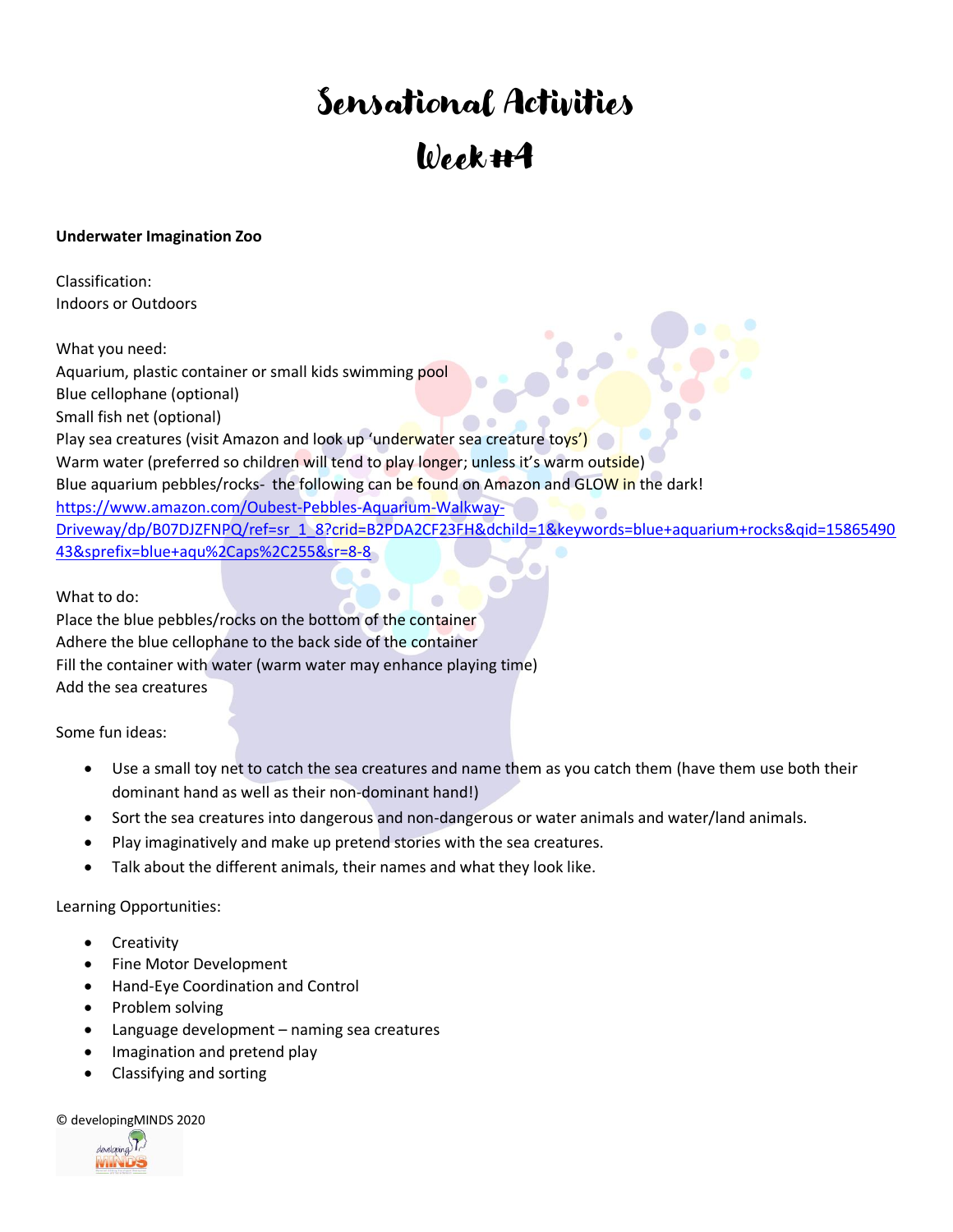#### **Sidewalk Sensory Walk**



Classification: **Outdoors** 

What you need: A safe sidewalk area Sidewalk chalk

What to do:

Draw a sensory sidewalk obstacle course for the neighborhood to enjoy!

Some fun ideas:

- Set a timer and see how far a child gets in that given amount of time
- Do movements (e.g. jump into each square, hop, etc.) to the beat of a metronome
- Start and stop to music; like in musical chairs
- Call out right/left when hoping on each foot, or the letter or number hoping onto, etc.
- Change the course every week
- Use as part of your Brain Builders fun exercise breaks!

#### **Edible Glitter Finger Paints**

Classification: Indoors or Outdoors

What you need: 4 Tablespoons of corn flour/starch Cold water 1 Cup of boiling water Liquid food coloring in a range of colors Edible glitter (check out Amazon's range or local specialty food stores)

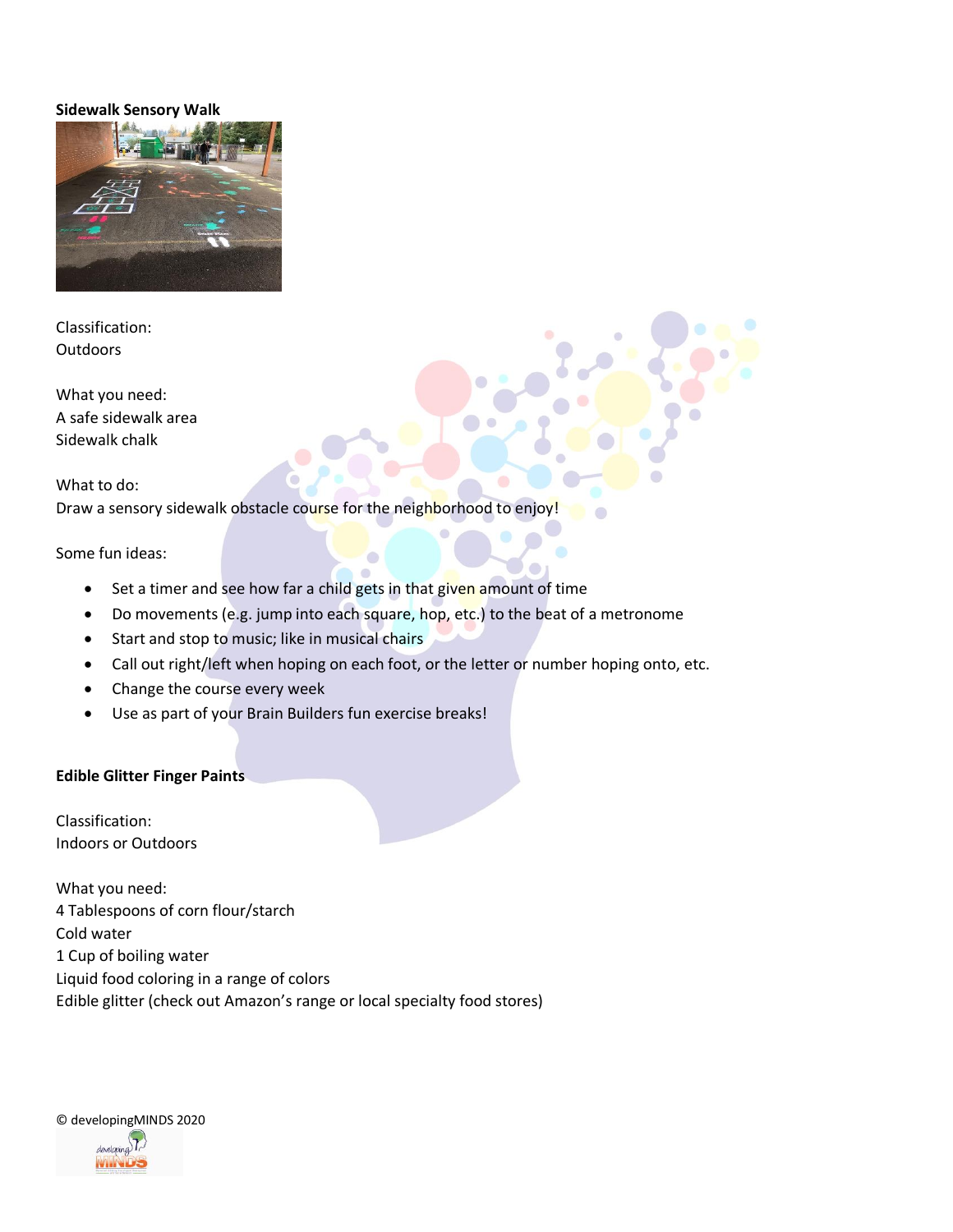What to do:

- Mix the corn flour with a little cold water, just enough to make a paste; use a small whisk to make sure there are no lumps.
- Pour in the boiling water and continue whisking until smooth, then place on a low heat on the stove until you see clear streaks in the mixture. Turn off the stove and continue stirring until you get a thick, gooey paint.
- Divide your paint into small bowls and add a different food coloring to each bowl, stirring to combine until completely colored.
- Sprinkle with edible glitter before playing.

Note: You can save the paint in the fridge for about two weeks, just stir through a little hot water to bring it back to life.